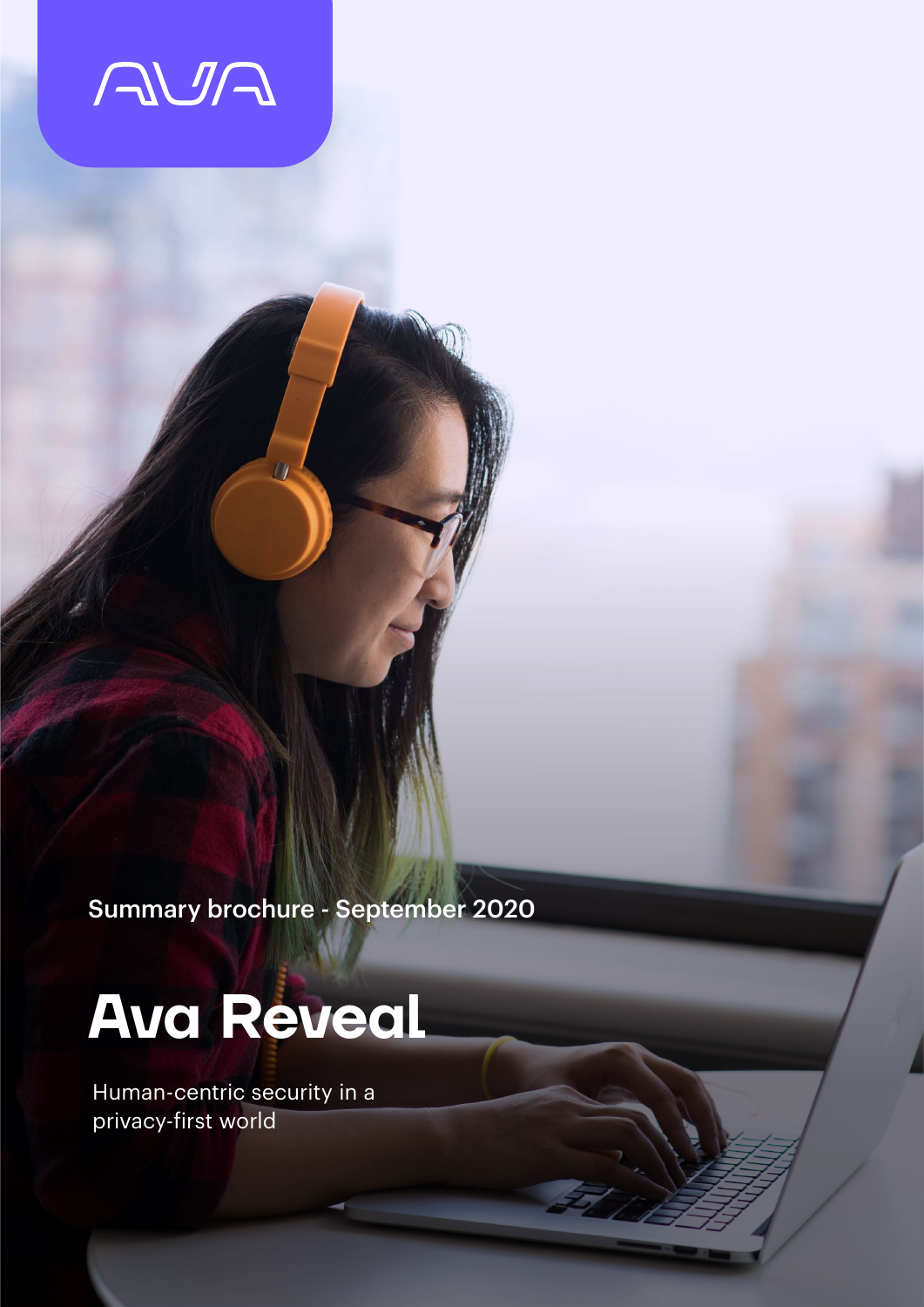# Ava Reveal

## Preventing insider risks with a human-centric solution

Companies tend to overestimate the impact a malicious outsider has on an organization. What the malicious outsider wants–direct access to sensitive data–is exactly what insiders such as employees, contractors, and third parties have by design, and hence here lies the real risk.

As malicious insiders are responsible for the costliest data breaches, and human error is considered the main cause of data breaches, Reveal is designed with human behavior in mind. Reveal strengthens your defense against insider risks–malicious, careless, and accidental.

## Make your IT security come alive

Autonomously train your workforce on the organization's Information Security Policy or Acceptable Use Policy. Incident-based training rectifies bad cyber hygiene practices and unwanted behavior, e.g. downloading dangerous files from Chrome, visiting HTTP or unauthorized websites, inserting unauthorized USB storage devices, and connecting to unsecure or open Wi-Fi networks. The training replaces the need for costly and inefficient periodic, classroom training sessions where you have to take employees away from their day-to-day work.

Reveal identifies emerging security threats by gathering and analyzing millions of events each day against a series of sensors:

- Machine learning sensors
- Behavioral analytics sensors
- Policy sensors

As Reveal Agents continuously record events, specific models of behavior are built for users over time. These models enable Reveal to recognize abnormal and suspicious activity and raise alarms for perceived threats.

Security analysts can protect against a breach or attack by initiating actions. Depending on the severity of the threat, analysts can take a screenshot of a user's computer screen, kill and block connections to a device, or lock a device's keyboard and mouse.

## What our customers use Reveal for

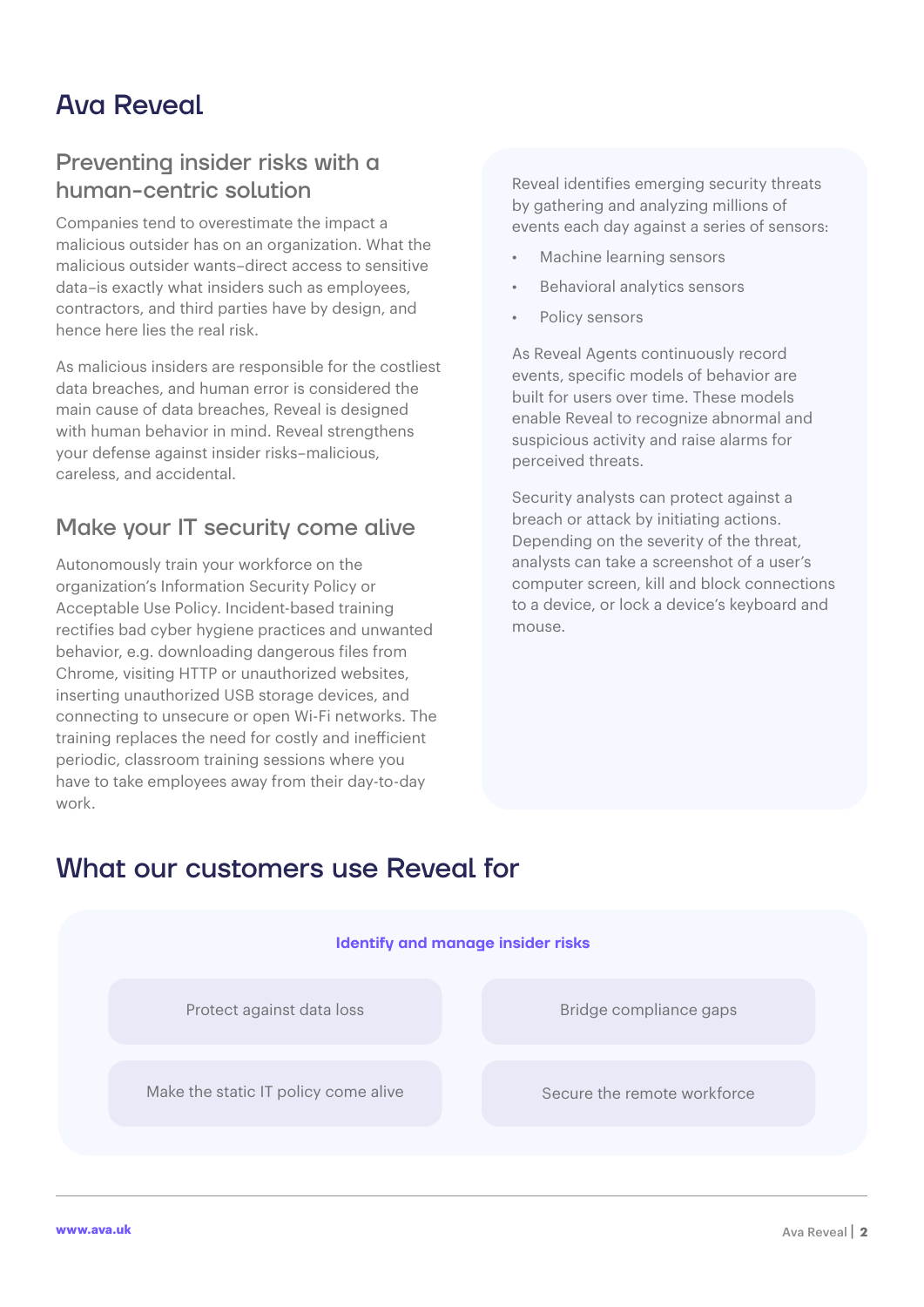# Key features

## Two powerful methods of detection coupled with immediate response.

#### **Policies**

Automate threat detection and response from day 1 with Reveal's policies. Reveal offers: both out-of-thebox (OOTB) and configurable policies that you can customize to align with your IT policies and security needs. Examples include:

- Detection of sensitive content sent/received via email\*, copied from desktop applications, and transferred over video conferencing applications or to USB.
- Use of hacking, steganography, and other unauthorized tools
- Use of unsecured networks or connections
- Clearing of Windows event logs

Use policies for educational purposes—for example, displaying an on-screen message to a user upon connecting to an unsecured public Wi-Fi network, informing them that they are violating the corporate policy.

\*Microsoft Outlook is supported on Windows. Other applications and platforms will be added in the future.

#### **Machine learning**

Reveal's breakthrough machine learning combines multiple algorithms that monitor user, entity, and network behavior to detect security threats. Examples include:

- DNS exfiltration and machine-generated DNS
- Keyboard typing pattern
- Unusual networks (phone tethering)
- Excessive printing

The machine learning generates statistically robust models of behavior from various time series datasets. This approach enables machine learning to build models that are tailored to each individual in an organization and achieve better predictive performance.

#### **Real-time actions**

- Locks a computer if malicious intent is  $\theta$ identified.
- Isolates an infected computer or server to  $\oslash$ prevent malicious software from spreading.
- Takes a screenshot to capture an image of a  $<sup>1</sup>$ </sup> user's desktop.
- Displays message to prompt an end user with  $\bullet$ a custom message.

#### **Real-time alarms**

Instantly get alerted when threats are detected by machine learning, policy, and behavioral analytics sensors. To ease the investigation into perceived threats, the Alarms page shows key details for each alarm, such as severity score, the time and date the alarm was raised, and motion screenshots if activated.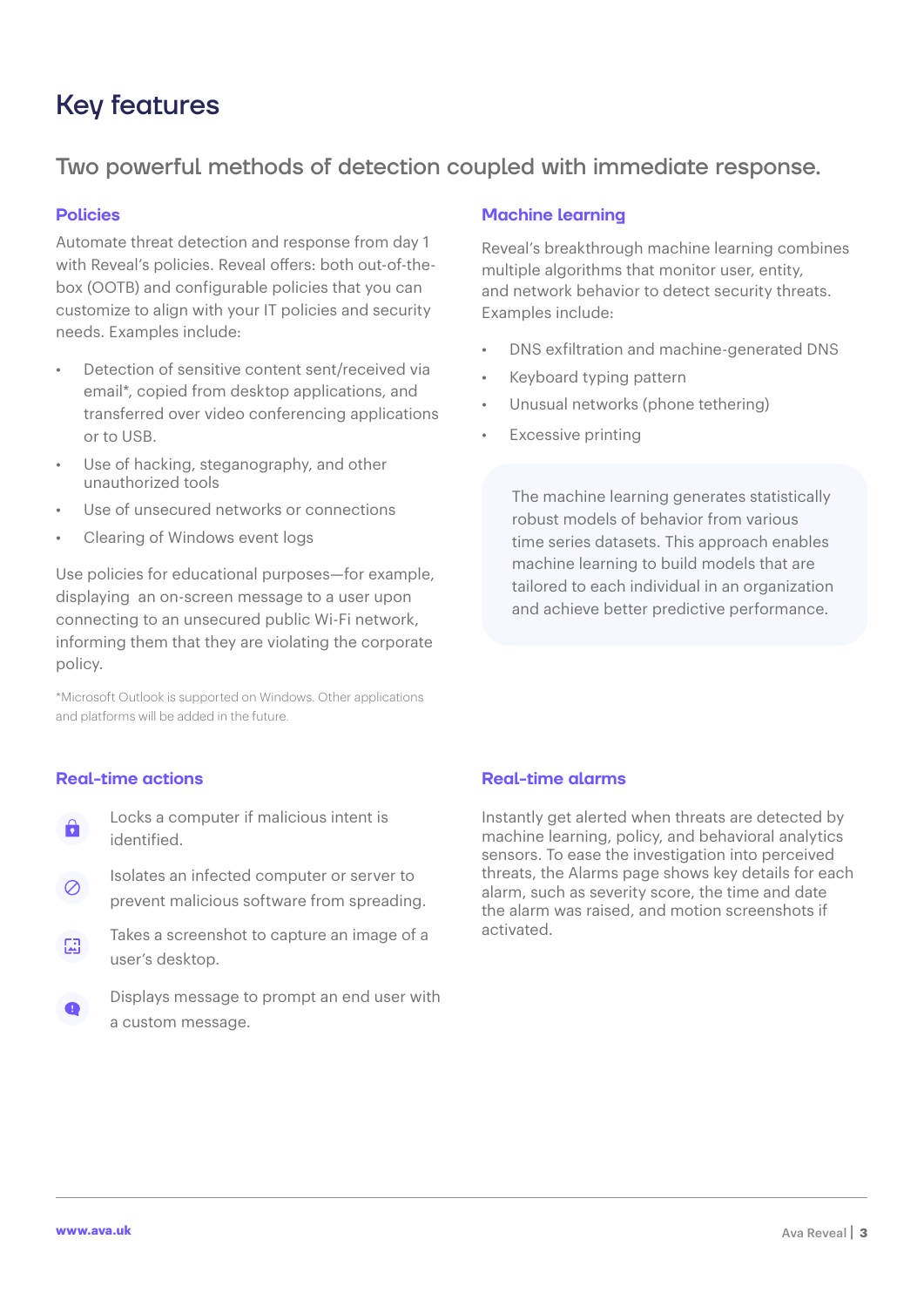## Easily understand relevant user behavior

#### **Reports dashboard**

Understand and transform your security posture with interactive sensor reporting by measuring threat risk, implementing new security strategies, and ensuring success. Use the policy reports to see which sensors were triggered the most across your organization and by whom, so you can assess the effectiveness of your existing security controls and identify areas for improvement. For example, a commonly breached policy could highlight cyber hygiene training gaps. After strengthening this part of your corporate security training program and further educating users, you could track their progress by verifying policy breaches decrease. To share security information with the executive team and others, reports can be exported to CSV.

#### **Event monitoring**

Reveal monitors a range of events to capture malicious and non-malicious behavior. For example, Reveal lets you monitor:

- Browser activity with the Reveal Browser Extension that allows you to be informed when a user visits URLs and uploads and downloads files.
- File activities, including when a file is opened, modified, closed, executed, deleted, or renamed. Reveal also provides details such as filenames, process-level information, and the local and external drives from which files were accessed.
- Keystrokes to automate your defense against keystroke injection attacks, unauthorized access, and more. Keystroke monitoring enables Reveal to identify security risks based on the manner and rhythm of typing on a keyboard.
- DNS requests, including the DNS answer and answer type, network addresses (destination and source), the communication protocol used, and process-level information, such as binary names and paths.



- Clipboard to detect when users copy or cut text from an unauthorized site, copy text from an unauthorized application, and paste text to an unauthorized site.
- Application usage, including which applications a user has open, when an application is in the foreground versus the background, and the usage duration.
- Activity to cut usage-based licensing costs driving unnecessary costs by identifying misused applications.
- Geographical locations using location mapping and Wi-Fi landscaping data.
- Wi-Fi to keep you informed of the wireless networks users connect to – thereby detecting when a user connects to Wi-Fi and identifying the SSID and BSSID.
- Printing activities, including the size, date and time of the print job, the filename, the number of pages, the printer name, and the printer port.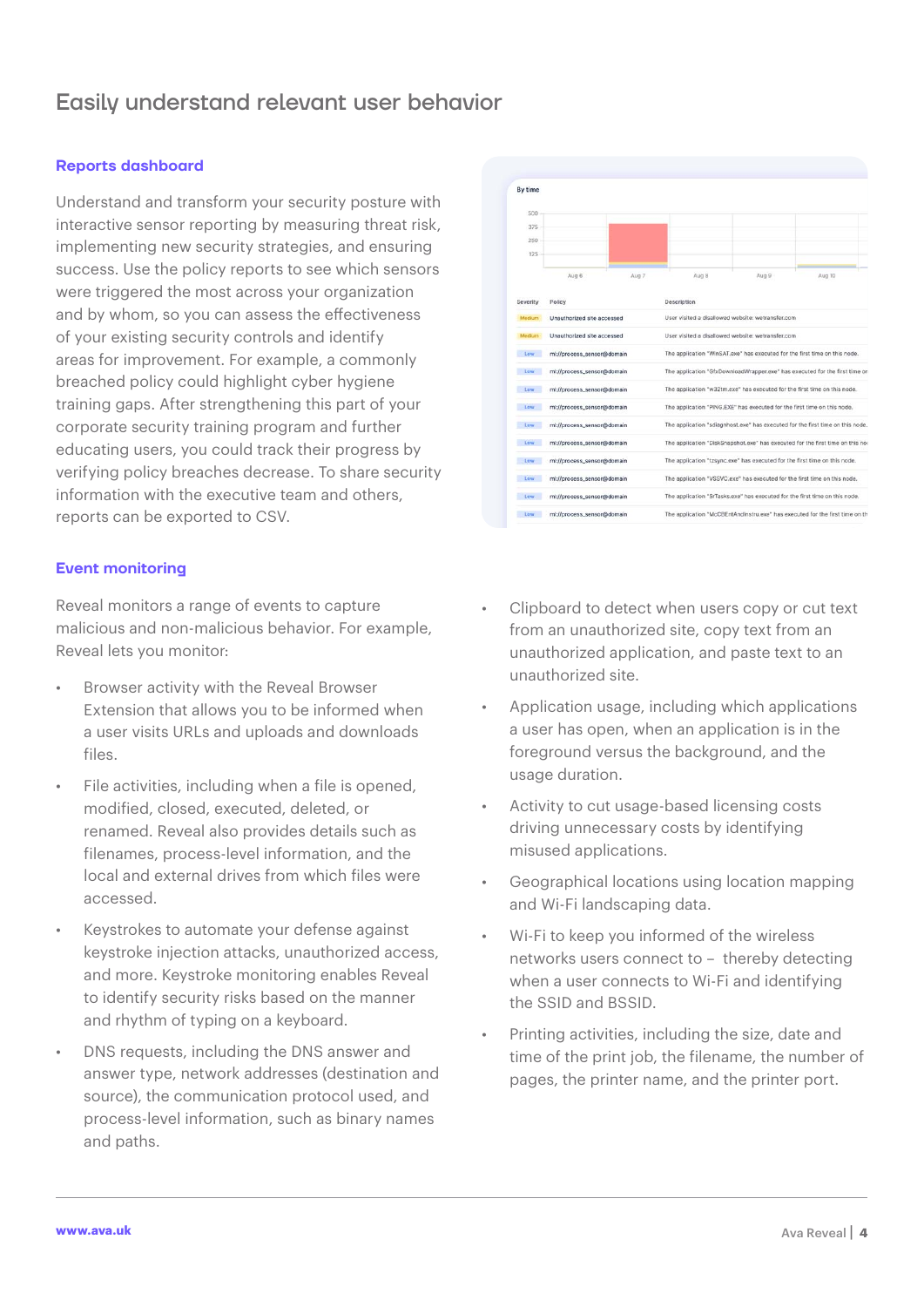#### **Network monitoring and interception**

See and control network activity between devices across your organization. Reveal provides network information for connections made between managed computers to provide a layer of visibility into access control, making sure computers are not accessing or attempting to access unauthorized nodes. Reveal also provides network information for connections made between managed computers and external hosts to identify connections to unexpected locations that could either be malicious or not compliant with GDPR.

#### **Email monitoring and blocking**

Know who users are emailing, what is being shared, and block sending of sensitive attachments and intellectual property. The monitoring of inbound and outbound email activity for Microsoft Outlook protects against data loss and phishing.

### Privacy-friendly insider risk solution

#### **Pseudonymization and anonymization**

With Ava Reveal's industry-leading solution of pre-built data minimization techniques, such as pseudonymization (information replaced with realistic, artificial data) and anonymization (information is hidden), you can detect and mitigate threats without compromising the privacy of your users, in accordance with legislation, e.g. GDPR.



## Get the full picture during threat hunting–even without policy violation

A full paper trail during an incident investigation–even if data is deleted or evidence is destroyed during an attack. All the data is available in one place.

#### **Power Search**

Reveal makes forensics and threat hunting easy where you can uncover user details in seconds. With robust search functionality, meaning you can hunt for threats across your network quickly and effectively. No query language knowledge is needed to search for a specific historical context. Ensure you comply with government and industry regulations by notifying the supervisory authority within a given timeframe after discovering a data breach.

#### **Cyber Passport**

The Cyber Passport gives you powerful insight into users no matter where they are in the world. The Cyber passport attributes all data collected to a specific user, including general details about the entity, the Activity feed, the action log, policy violations, alarms, associated entities, and graphical representations of event data.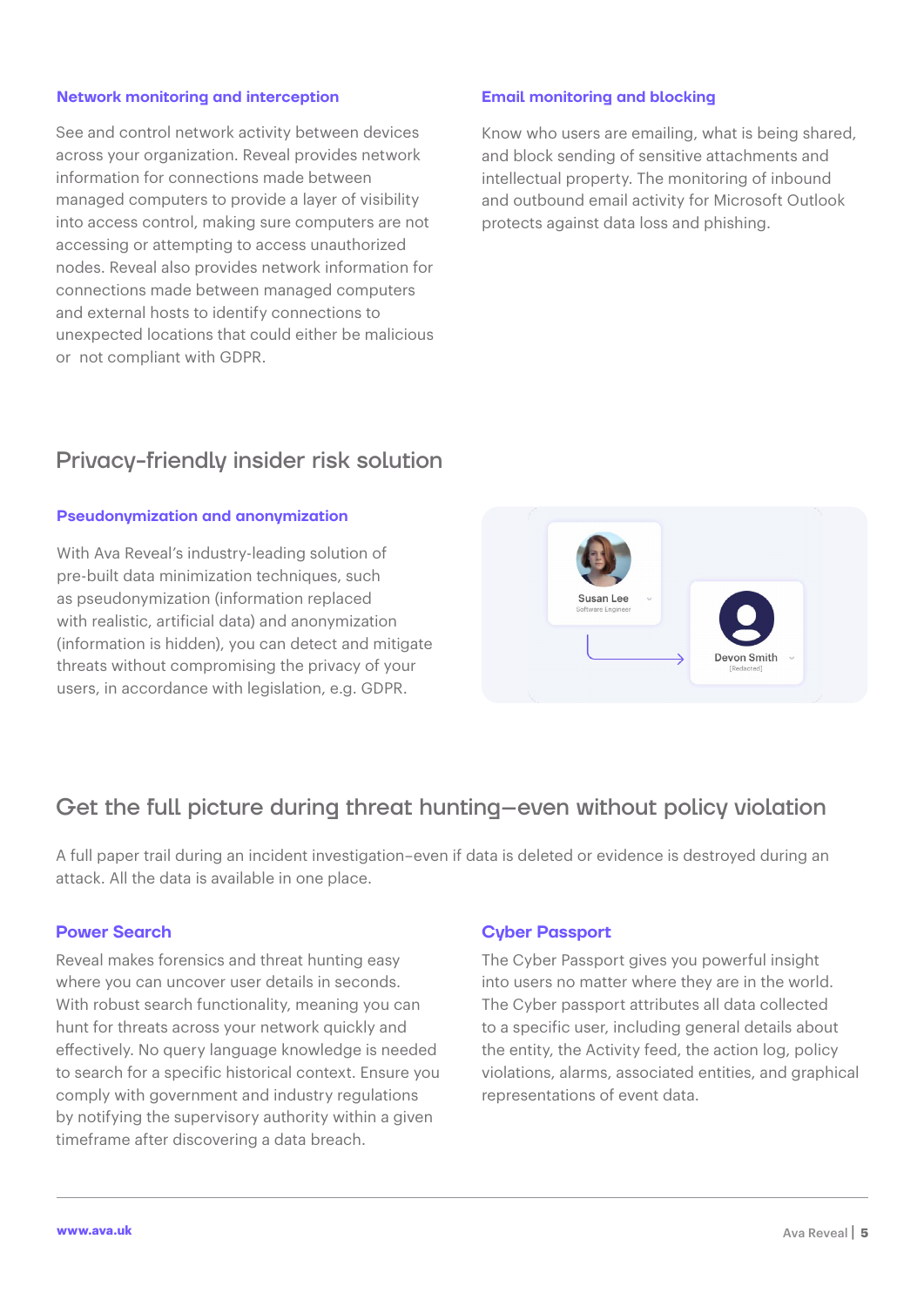#### **Different views**

Reveal offers a range of useful views for risk mitigation and threat hunting.



Landing page: An at-a-glance view of suspicious users and managed nodes, recent policy violations, and active cases.



Connections view: The view enables you to virtually walk across the network, viewing a user or node's incoming and outgoing connections and related processes.

#### **Cases**

Uncover and remediate threats with ease using Cases. Designed to simplify threat hunting and forensic analysis, cases enable operators to identify suspicious events requiring investigation, and then collaborate on investigations for more informed decision-making and rapid response.

- Build a case over time by proactively adding events requiring investigation.
- Collaborate across team individuals can add alarms, sensors, events, comments, links, photos, and screenshots.

## Ava Analyst Services

Ava's Analysts are experienced cybersecurity specialists with strong backgrounds in protective monitoring, CIRT, and threat intelligence with demonstrable security incident response experience.

Lean on our experts to:

Boost your team's threat hunting with structured and unstructured analysis.

#### **Activity Feed**

The Activity Feed displays a stream of all user activities in logical sequence, including Wi-Fi connection, print, browser, file, and integration events, as well as connections, logins, DNS lookups, USB events, applications, and more.

- Enhance the level of visibility and understanding of potential threats or incidents findings.
- Tailor the solution to your specific requirements by designing specific watchlists and customizing policies.

**Try Reveal 30 days for free at [www.ava.uk/cyber/trial](http://www.ava.uk/cyber/trial)**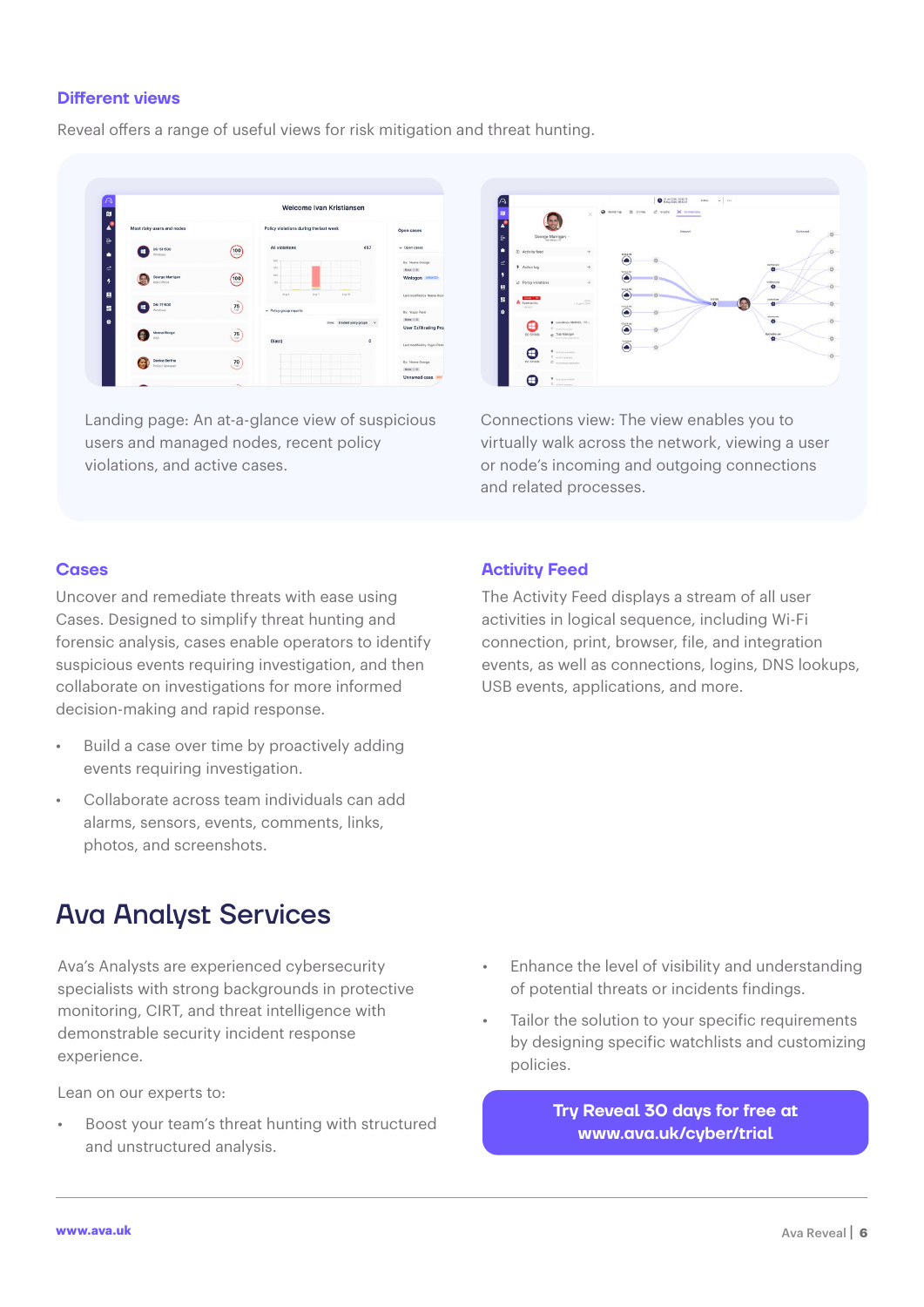# How it works



The Reveal Agent is deployed to Windows, macOS, and Linux computers and servers, both onpremises and in the cloud, where it collects granular behavioral information and reports it back to the Reveal Infrastructure for security threat analysis. The Reveal Agent spools events when there is no network connection and provides them to the Reveal Infrastructure upon reconnecting.

| <b>OS</b> | <b>Supported versions</b> |                                                     |
|-----------|---------------------------|-----------------------------------------------------|
| Windows   |                           | Windows version 7+<br>Windows Server 2008 R2+       |
| macOS     |                           | OS X El Capitan 10.11+                              |
| Linux     |                           | Red Hat Enterprise Linux 7+<br>CentOS <sub>7+</sub> |
|           |                           | Ubuntu 16.04 LTS and 18.04 LTS                      |

• Debian 8+